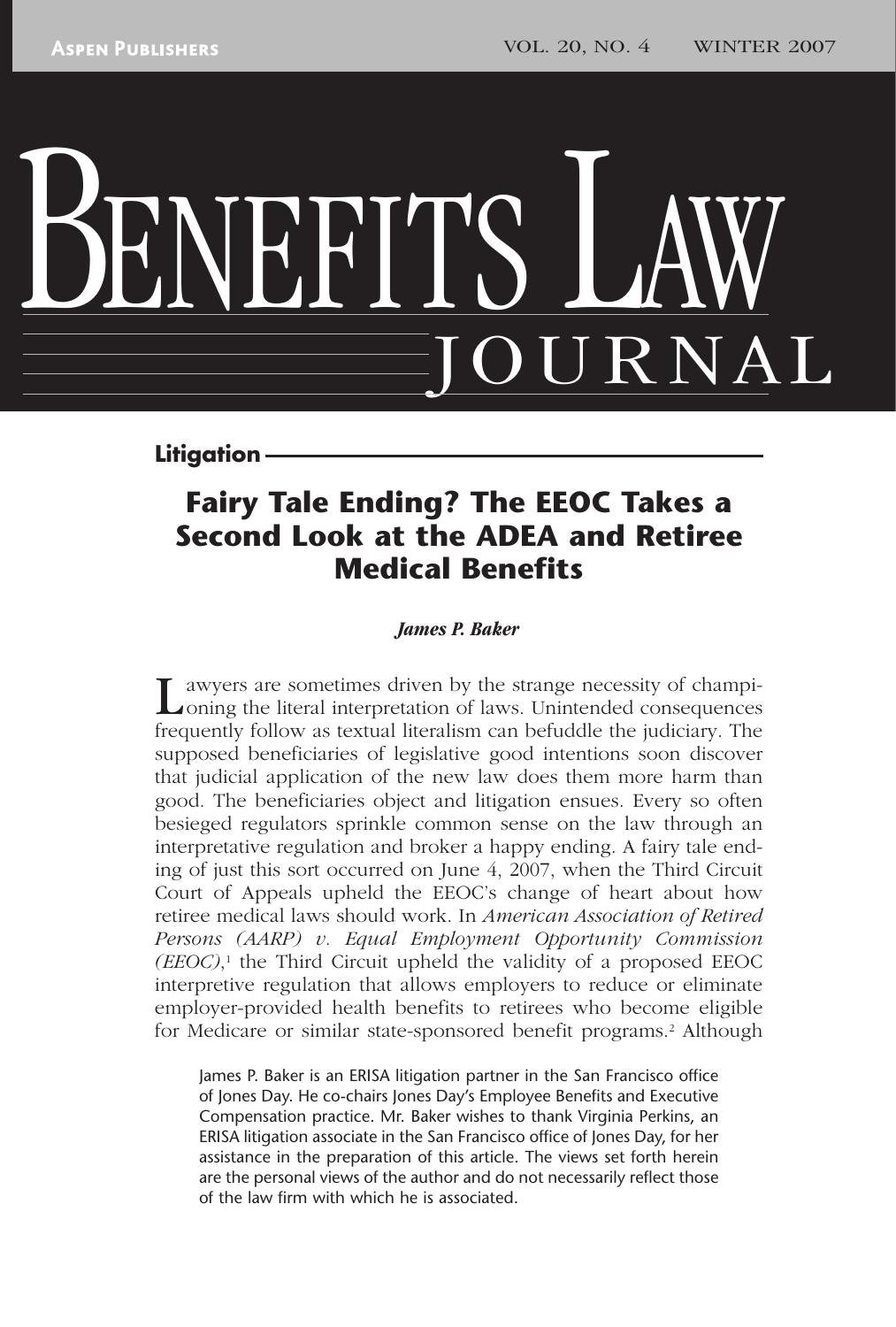the court did not expressly overrule its prior decision in *Erie County Retirees Association v. County of Erie*,<sup>3</sup> which held that reducing retiree medical benefits by offsetting Medicare-provided benefits may violate the Age Discrimination in Employment Act (ADEA),<sup>4</sup> the Third Circuit's validation of the proposed EEOC interpretive regulation in *AARP v. EEOC* effectively overrules *Erie County.* This new decision ends a decade-long debate by answering "no" to the question of whether it is a form of age discrimination for a retiree medical plan sponsor to integrate retiree medical plan benefits with Medicare benefits.

## *The Intersection of the ADEA and Retiree Medical Benefit Plans*

No law compels an employer to provide retiree medical benefits. However, once retiree medical benefits are offered, an employer must comply with various laws. For example, different laws regulate basic questions such as, can an employer change its retiree medical benefit offering? Or, if business is bad, can retiree medical benefits be terminated?

Just 33 years ago, life was simpler—there were no federal laws regulating retiree medical benefits, and the cost of providing these benefits was reasonable. Things changed. On the legal side, Congress, reacting to a series of employer abuses that wiped out the retirement benefits of thousands of workers, enacted the Employee Retirement Income Security Act (ERISA). Its primary purpose was "to prescribe a uniform set of requirements for employers in the voluntary delivery of such benefits."<sup>5</sup> Additional federal laws were soon added to the mix, including COBRA, HIPAA, and others that directly affect the operation and design of employer-provided medical benefits. As the years passed, medicine improved, and so did life expectancies. Unfortunately, the mathematics of longer-living retirees and more expensive medicine has generated medical costs that are ravaging many employers' budgets.

Further complicating the law of retiree medical benefits is "employment law creep." For 30 years, the ADEA 29 U.S.C. Section 621, *et seq*., was understood to be an employment discrimination law. The ADEA was not thought to regulate retiree medical benefits because it did not address employee benefits. For example, in 1989, the Supreme Court ruled that the ADEA did not prohibit discrimination in employee benefits. *Public Employees Retirement System of Ohio v. Betts*, 492 U.S. 158, 109 S. Ct. 256 (1989). However, in response to the Supreme Court's decision, Congress passed the Older Workers Benefit Protection Act of 1990 (OWBPA), which amended the ADEA to include employee benefits.<sup>6</sup> Most employee benefit lawyers continued to believe that life after OWBPA would not be very different. One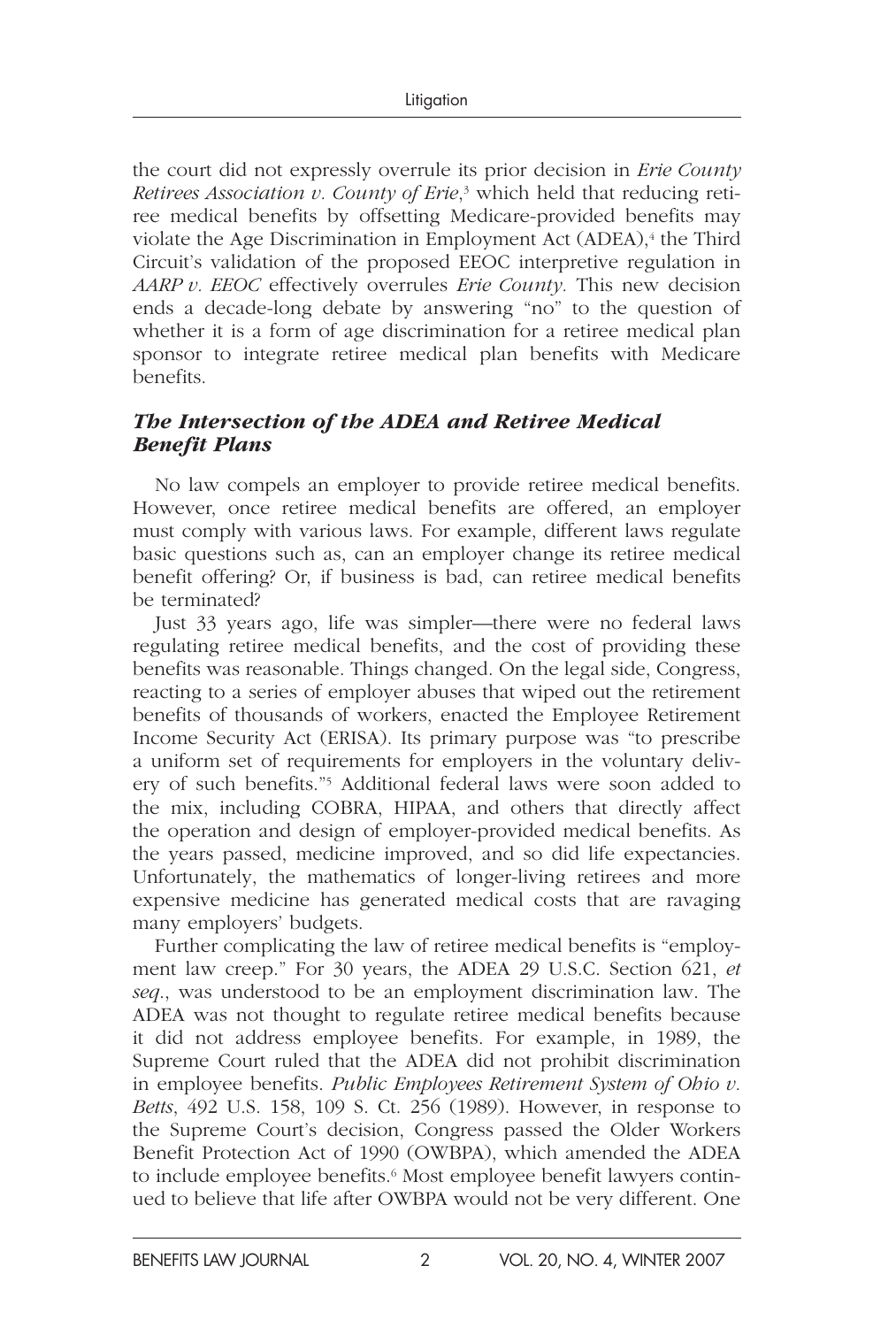thing seemed certain: Employer-provided retiree medical benefits would not be affected because OWBPA's legislative history indicated that the prior employer practices of eliminating, reducing, or altering retiree medical benefits would remain lawful.<sup>7</sup> This analysis turned out to be wrong.

As judges like to point out, lawyers are often confused by the words used in statutes. Our confusion about whether the ADEA applied to retiree medical benefits was justifiable because the ADEA states that its purpose is to protect the wages, hours, and working conditions of older workers. The words "retiree" or "retiree medical benefits" are not used. Instead, according to the ADEA, any worker who is age 40 or older is subject to its protection. 8 The OWBPA amendments to the ADEA prohibited employers from providing fewer or less valuable employee benefits to older workers because of age.

Because lawyers believed the ADEA didn't apply to retirees, many retiree medical plans coordinated their benefits with government programs such as Medicare in order to avoid duplication of benefits and control medical costs. As a result of such practices, many retiree medical programs provided a lower level of benefits to retirees who are eligible for Medicare or comparable state health care programs because these government-sponsored programs pay for a significant portion of the cost of retirees' medical services.

### *Round One: Coordinating Retiree Medical Benefits with Medicare Benefits Is Deemed to Be Age Discrimination*

In 1997, Erie County, Pennsylvania tried to control its rapidly rising medical plan costs by changing the benefits it offered under its retiree medical plan. Erie County's retiree medical plan (prior to 1997) provided all retirees with the same health benefits regardless of their Medicare eligibility status. The new plan divided the benefits by placing older Medicare-eligible retirees in an HMO plan that coordinated its benefit payments with Medicare and placing the younger retirees in a hybrid point-of-service plan. The benefits received by the non-Medicare retirees were better than the combined benefits provided by Medicare and the HMO to the Medicare-eligible retirees. In 1999, six Medicare-eligible retirees (the Erie County Six) sued, claiming that Erie County's actions violated the ADEA by providing them with inferior medical benefits because of their age.

The Erie County Six eventually won. The federal district court in *Erie County* first ruled in favor of Erie County, finding that retiree medical plans are not regulated by the ADEA.<sup>9</sup> However, the Third Circuit reversed. 10 In parsing the words of the ADEA statute, the Third Circuit found that its basic provision, Section  $4(a)$ , prohibits age discrimination "against any individual" with respect to the terms,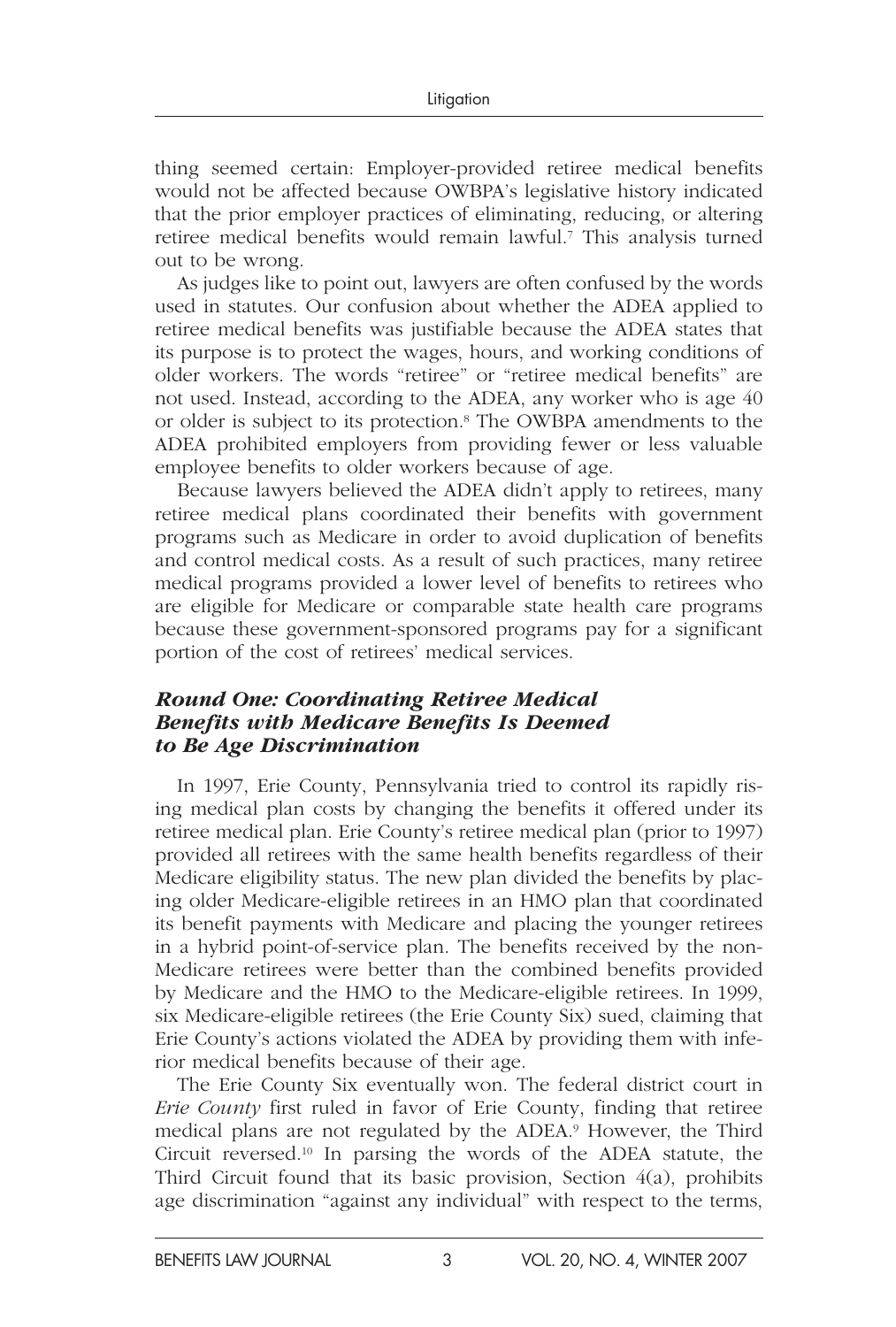conditions, or privileges of employment. With that, the Third Circuit concluded it was constrained to apply the words of the statute. 11 Thus, the Third Circuit held: (1) the ADEA applies to retirees and to retiree medical plans, and (2) that Erie County's retiree medical plan violated the ADEA, unless Erie County could meet either the equal benefit or the equal cost safe harbor tests under the ADEA. 12 The Third Circuit stated that Erie County could take into account the benefits provided by Medicare for purposes of applying the equal benefit safe harbor. Generally, the safe harbor rule requires a plan either to incur equal or greater costs in providing benefits to older workers, or to provide equal or greater benefits to older workers, when comparing either the costs or benefits to those provided for younger workers. The case was sent back to the District Court for resolution. On rehearing, the District Court found that Erie County's retiree medical plan did not meet the equal benefit or the equal cost safe harbor.<sup>13</sup> Not surprisingly, Erie County eventually decided to reduce benefits for all retirees to comply with the ADEA.

### *Round Two: The EEOC Reverses Course*

The federal government at first embraced and then shunned the *Erie County* decision. Following the Third Circuit's 2000 ruling, in the EEOC implemented a policy in its Compliance Manual requiring retiree medical programs to prove that either (1) the benefits available to Medicare-eligible retirees were the same as the benefits provided to retirees not yet eligible for Medicare, or (2) the employer expends the same costs for both groups of retirees in order to comply with the ADEA. The EEOC subsequently announced informally that it would not pursue cases involving retiree medical coverage. Of course, the EEOC's determination that it would not pursue these cases did nothing to prevent Medicare-eligible retirees from relying on *Erie County* to pursue ADEA cases on their own.

A firestorm of criticism ensued. Employers, employees, and labor groups came to the conclusion that the Third Circuit's *Erie County* decision and the EEOC's new policy would have disastrous consequences for retirees. Instead of protecting retiree medical benefits, the EEOC's new policy would have the effect of reducing health coverage for retirees, as employers revised their plans to lower benefits to the lowest common denominator. In response to these comments, the EEOC rescinded its policy in August 2001 and announced that it was forming a task force to study the issue.

As a result of the task force's recommendations, the EEOC reversed course. On July 14, 2003, the EEOC issued a Notice of Proposed Rulemaking that exempted from the prohibitions of the ADEA the employer practice of coordinating or eliminating employer-sponsored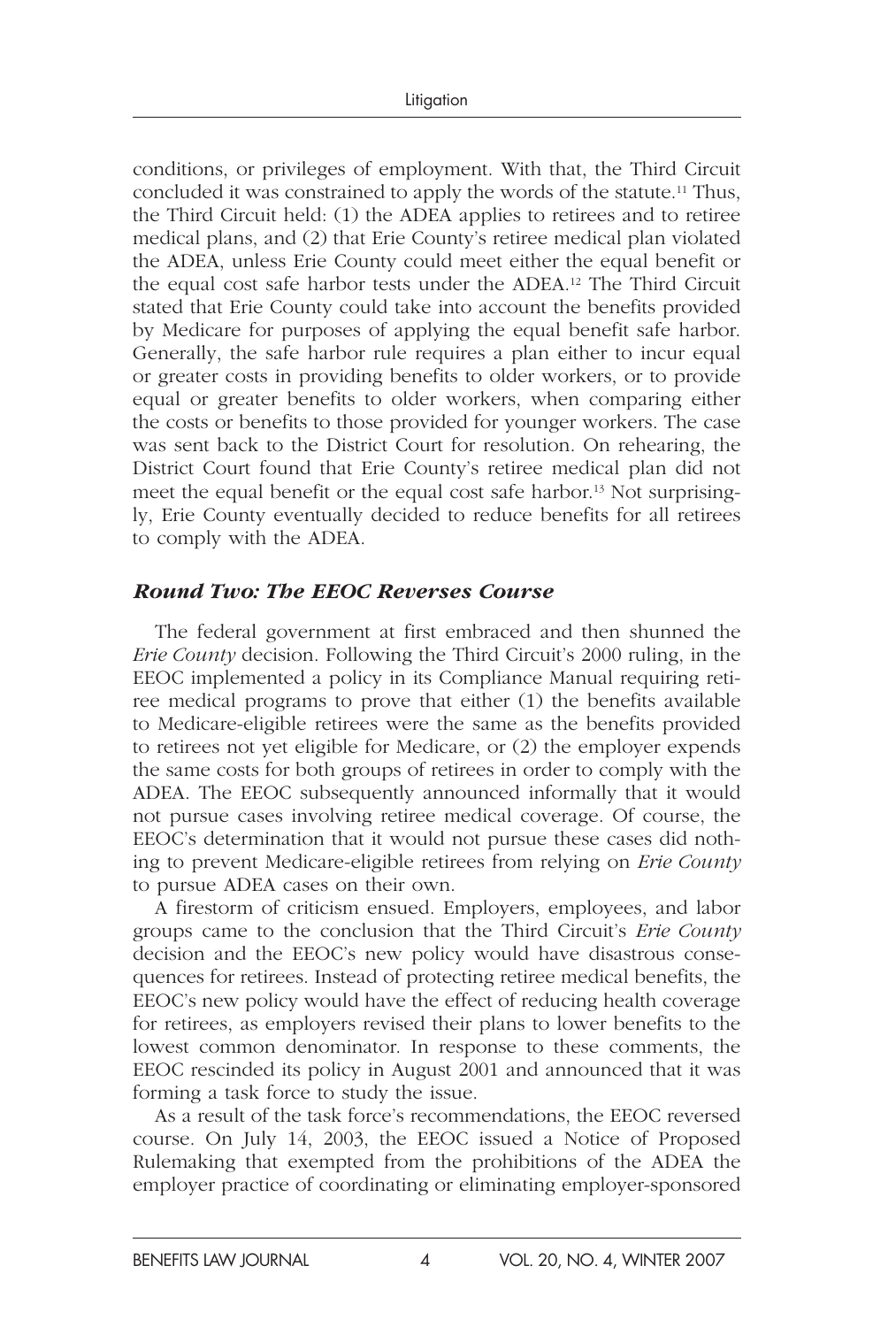retiree benefits upon the retiree's reaching the age of eligibility for government-sponsored health benefit programs. 14 Through the regulation, the EEOC sought to "ensure that the application of the ADEA does not discourage employers from providing health benefits to their retirees." In an appendix to the proposed regulation, the EEOC answered some anticipated questions about the proposed regulation, explaining that:

- The proposed regulation does not mean that the ADEA no longer applies to retirees. It merely provides an exemption so that employers may coordinate retiree health benefits with Medicare and comparable state programs.
- The proposed regulation allows employers to offer "carveout plans" that reduce the benefits available under an employee benefit plan by the amount payable by government-sponsored health benefit programs.
- The exemption also applies to dependent and/or spousal health benefits that are included as part of the health benefits provided for retired participants.
- The exemption applies to existing, as well as newly created, employee health benefit plans.
- The exemption does not apply to current employees who are at, or over, the age of eligibility for government-sponsored health benefit programs. It only applies to retirees. Under the laws governing Medicare, employers must offer employees the same health benefits, under the same conditions, regardless of their age or eligibility for governmentsponsored programs.

The new exception created by the EEOC would permit employers to provide retiree medical benefits as they had before the *Erie County* decision. It would be lawful to provide better benefits for non-Medicare- eligible retirees and lesser benefits for older Medicare eligible retirees. In April 2004, the EEOC formally approved the proposed rule.

## *Round Three: The AARP Sues to Invalidate the EEOC's Proposed Interpretive Regulation*

On February 4, 2005, the AARP challenged the proposed EEOC rule in federal court. The AARP filed suit under the ADEA and the Administrative Procedure Act (APA)<sup>15</sup> seeking an injunction to prevent the EEOC from promulgating the proposed regulation (*AARP I*).<sup>16</sup>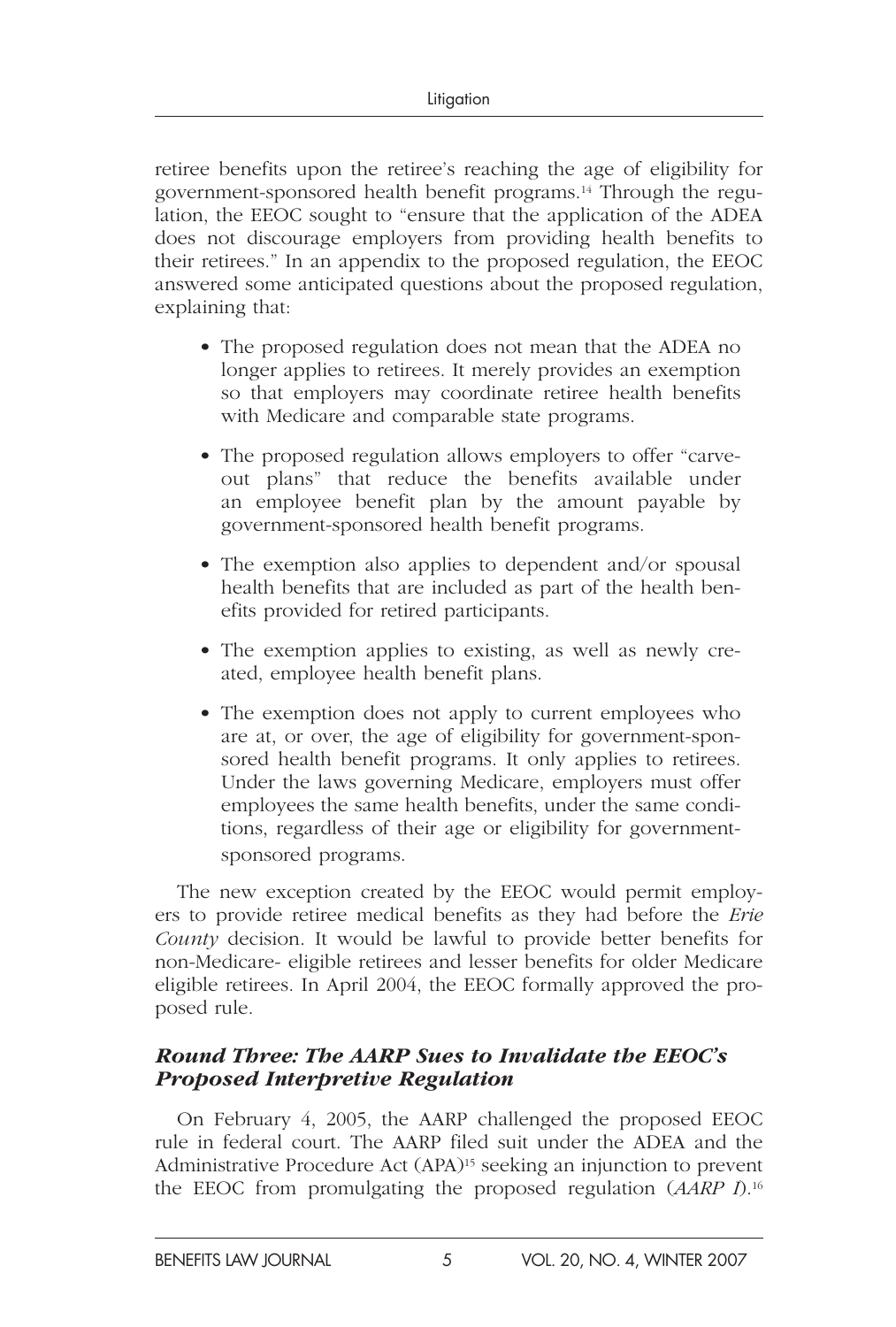Recognizing that the district court was bound by the *Erie County* decision, the EEOC did not dispute the holding in *Erie County*. Instead, the EEOC argued that it has broad statutory authority under the ADEA to exempt otherwise prohibited conduct as long as the exemption is "reasonable" and "necessary and proper in the public interest." The district court didn't buy it. On March 30, 2005, Judge Anita B. Brody in the District of Pennsylvania ruled she was bound by the Third Circuit's prior ruling in *Erie County* and permanently enjoined the EEOC from promulgating its proposed regulation. Judge Brody explained:

The Third Circuit has already decided that Congress intended for the provisions of the ADEA to apply when an employer reduces health benefits based on Medicare eligibility…. An administrative agency, including the EEOC, may not issue regulations, rules or exemptions that go against the intent of Congress.<sup>17</sup>

The EEOC was ordered not to exempt employers from the ADEA provisions making it unlawful to provide lesser benefits to retirees who are Medicare eligible.

The EEOC timely filed a notice of appeal on May 31, 2005. Less than a month later, the U.S. Supreme Court in *National Cable and Telecommunications Association v. Brand X Internet Services*, 545 U.S. 967, 125 S. Ct. 2688 (2005) (" *Brand X*") granted federal government agencies more discretion to interpret their governing statutes than was previously thought. In *Brand* X the Supreme Court explained:

Only a judicial precedent holding that the statute unambiguously forecloses the agency's interpretation, and therefore contains no gap for the agency to fill, displaces a conflicting agency construction. 18

According to the Supreme Court, a government agency may interpret a statute differently from a court unless the court has determined the "only permissible meaning" of the statute. The following day, Judge Brody convened a conference call to invite the parties to address the impact of *Brand X* on the Court's decision in *AARP I*. Recognizing that the decision in *Brand X* might undermine the validity of the Court's permanent injunction, the District Court gave the EEOC leave to file a motion for relief from judgment pursuant to Rule 60(b). Two days later (on June 30, 2005) the EEOC moved for relief from judgment pursuant to Fed. R. Civ. P. 60(b). The Third Circuit remanded the case on July 13, 2005, to the District Court to consider the EEOC's motion for relief.

In its brief to the District Court, the EEOC argued that although the Third Circuit decided in *Erie County* that coordination of retiree medical benefits with Medicare eligibility constitutes age discrimination,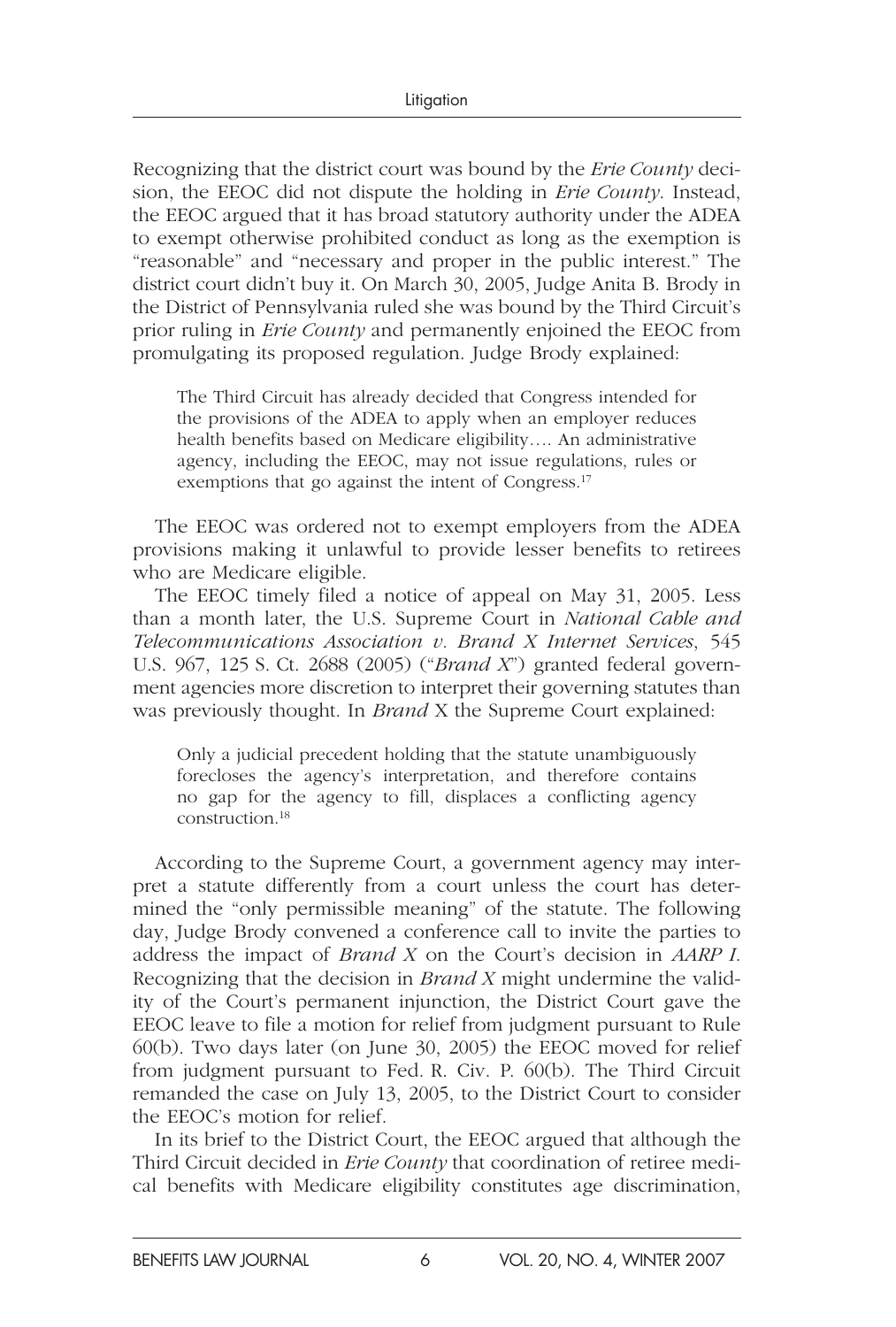the Third Circuit did not consider whether Section 9 of the ADEA allows the EEOC to issue a regulation exempting that practice. 19 According to the EEOC, the Third Circuit's *Erie County* decision in no way impedes the District Court's consideration of the EEOC's newly promulgated regulation and deferring to it.

 The AARP, of course, argued the EEOC had it exactly wrong. To their point of view, the EEOC missed the central point of the Third Circuit's *Erie County* decision. For the AARP, the words of the ADEA statute are not ambiguous because it is clear from the face of the ADEA that Congress intended for its prohibitions against age discrimination to apply to the practice of reducing retiree health benefits when retirees become eligible for Medicare. The AARP argued that because the Circuit Court of Appeals had ruled that the language of the statute is clear, the EEOC's contrary interpretation was foreclosed under *Brand X.*

On September 27, 2005, the District Court reversed its February 4, 2005, order, explaining:

*Brand X* held that a court's interpretation of a statute only bars an agency from interpreting that statute differently from the court if the court has determined the *only permissible* meaning of the statute. *See Brand X*, 125 S. Ct. at 2701. Because the Third Circuit's *Erie County* decision did not determine the *only permissible* meaning of the relevant provisions of the ADEA, under *Brand X*, I am not bound by *Erie County* in reviewing the EEOC's regulation. *Brand X* also clarified the degree of deference due to agency interpretation under *Chevron*, and made it clear that the EEOC's exemption satisfies *Chevron's* two-step test.<sup>20</sup>

The AARP appealed the District Court's reversal (*AARP III*).<sup>21</sup> The Third Circuit considered "whether the proposed regulation is within the EEOC's authority under the ADEA, and whether the regulation is valid under the APA." The Court first determined that that the EEOC has the statutory authority to issue the proposed regulation under Section 9 of the ADEA. Although the anti-discrimination provision in Section 4 of the ADE $A^{22}$  would prohibit employers from coordinating their retiree health benefits with eligibility for Medicare and state-sponsored health benefit programs, the Court reasoned that the EEOC had established that the proposed exemption from section 4's anti-discrimination provision was "reasonable." In finding that the EEOC's proposed interpretive regulation was "reasonable," the Third Circuit observed that the EEOC issued the regulation in response to its finding that employer-sponsored retiree health benefits were decreasing. The comments provided to the EEOC showed that many employers were reducing or eliminating retiree medical benefits to avoid ADEA discrimination charges. Thus, as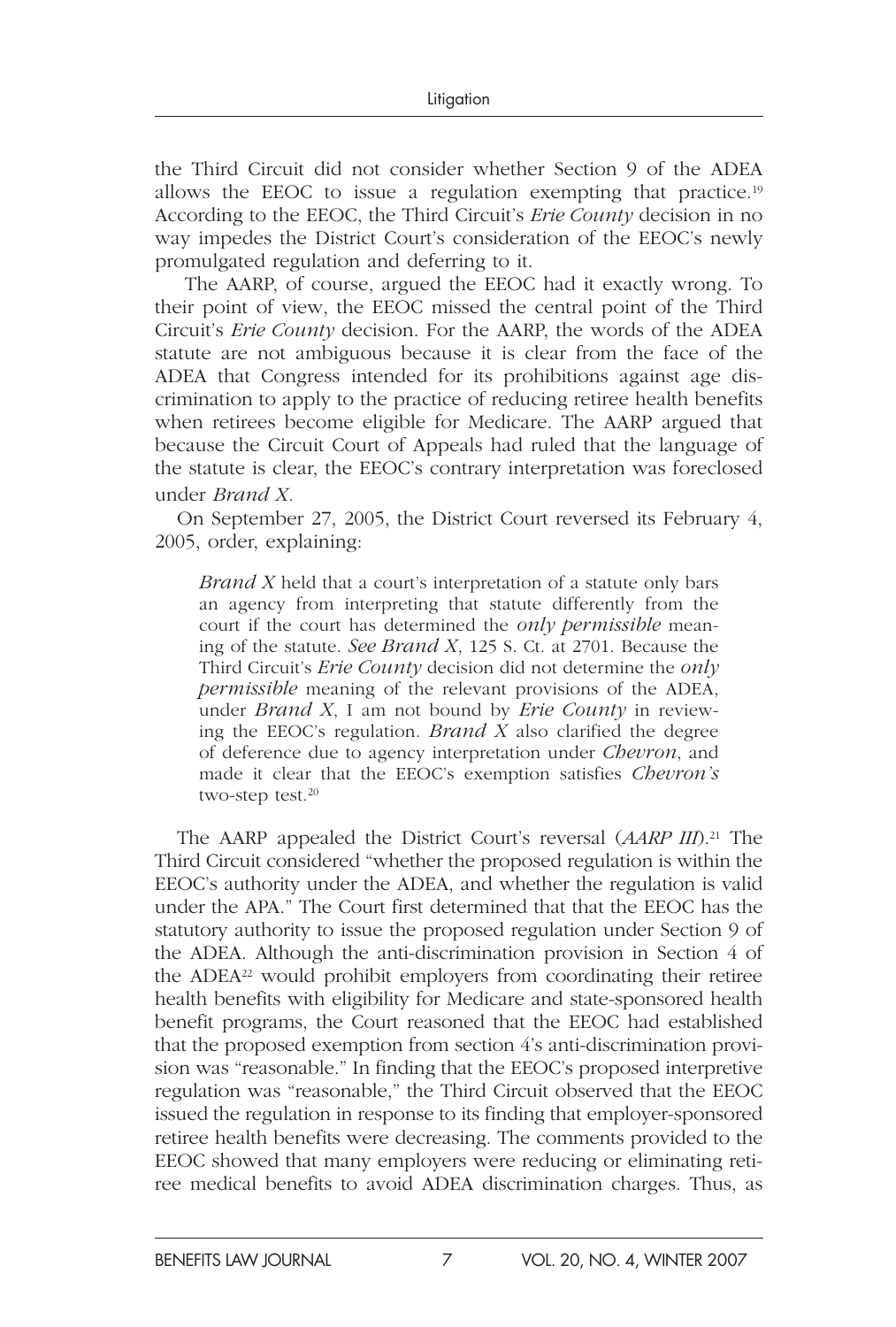the Third Circuit saw it, the EEOC's proposed interpretive regulation permitted "employers to offer retiree medical benefits to the greatest extent possible." In addressing its own *Erie County* decision, the Court noted that "even if *Erie County* sets forth the only acceptable view of section 4 of the ADEA, the exemption is nonetheless permitted under section 9."<sup>23</sup>

The Third Circuit also found that the regulation was properly issued under the APA, which requires that a court "hold unlawful and set aside agency action, findings, and conclusions" that are "arbitrary, capricious, an abuse of discretion, or otherwise not in accordance with law."<sup>24</sup> It held that the EEOC's actions in promulgating the proposed regulation were not arbitrary and capricious. Specifically, the Court reasoned that the EEOC's actions were specifically authorized by the ADEA, the EEOC had presented a "reasoned analysis" for its change in policy, it had considered all relevant factors in promulgating the proposed regulation, and it had adhered to the notice and comment requirements of the APA. Thereafter, the Court upheld the district court's order dissolving its injunction and affirming the validity of the proposed EEOC regulation.

## *Implications for Employers*

The Third Circuit's decision in *AARP III* is certainly a big relief to employers. Once the EEOC finalizes its proposed regulation, employers within the Third Circuit will be able to draft, amend, and administer retiree health benefit plans to account for benefits provided by Medicare and similar state programs, without fear of violating the ADEA. For employers outside the Third Circuit, the *Erie County* precedent largely will be rendered moot after the proposed EEOC regulation is finalized. The result in *AARP III* shows how the positive regulatory changes can be made when the employer community acts in unison on a matter of public policy. The outcry following *Erie County* was heard by policymakers in Washington, leading to the EEOC's adoption of the proposed regulation and the Third Circuit's subsequent validation of the proposed regulation in *AARP III*.

Employers should be cautious, however, to make sure that their retiree health benefit plans fit within the exemption granted by the proposed EEOC regulation. The Third Circuit's recent decision and the EEOC itself have stated that the proposed regulation creates only a "narrow" exemption to the ADEA's prohibition on coordinating employer-sponsored retiree benefits with government-sponsored benefit programs. No other aspects of ADEA coverage or benefits other than retiree health benefits are affected by the exemption. It also appears likely the AARP will appeal the Third Circuit's decision to the U.S. Supreme Court.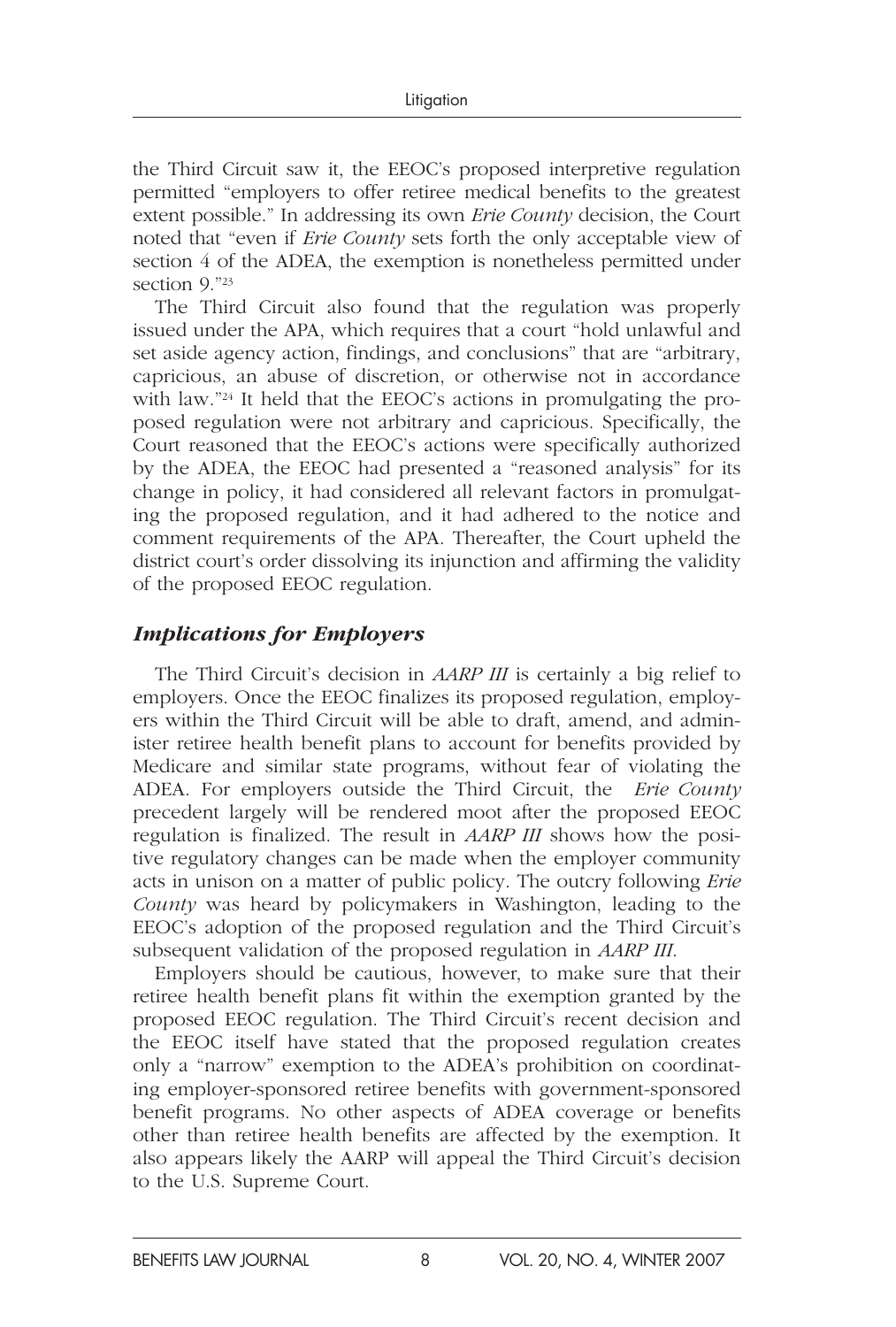Despite the fact that *AARP III* upholds the offsetting of Medicare benefits in retiree medical programs, employers should exercise care in conforming (through plan amendment) their retiree medical plans to the EEOC's new rule. Although *AARP III* may reduce or eliminate potential exposure to lawsuits under the ADEA, retiree medical benefits remain a magnet for litigation under the Employee Retirement Income Security Act (ERISA), the Labor Management Relations Act (LMRA) and other laws. Retirees faced with fixed incomes and spiraling health costs increasingly turn to the courts when their employer announces reductions to a retiree medical benefit program. Whether the language of a retiree medical plan itself permits those changes is a factually intensive inquiry that often taxes even the best legal minds.

### **NOTES**

1. AARP v. EEOC, 489 F.3d 558, (3d Cir. 2007).

2. Age Discrimination In Employment Act; Retiree Health Benefits, 68 *Fed. Reg*. 41,542 (EEOC July 14, 2003) (notice of proposed rulemaking).

- 3. 220 F.3d 193 (3d Cir. 2000).
- 4. 29 U.S.C. §§ 621 *et seq.*
- 5. 120 Cong. Rec. S29942 (1974) (Statement of Sen. Javits).
- 6. 29 U.S.C. §§ 621, 623, 626, 629, 630.

7. Final Substitute: Statement of Managers, 136 Cong. Rec. S25353 (09/24/90); 136 Cong. Rec. H27062 (10/02/90).

8. 29 U.S.C. § 631(a) (2000).

9. Erie County Retirees Ass'n v. County of Erie, 91 F. Supp. 2d 860 (W.D. Pa. 1999).

10. Erie County Retirees Ass'n v. County of Erie, 220 F.3d 193 (3d Cir. 2000).

- 11. *Id*. at 213.
- 12. *Id*. at 213–214.

13. Erie County Retirees Ass'n v. County of Erie,140 F. Supp. 2d 466, 477 (W.D. Pa. 2001).

14. Age Discrimination In Employment Act; Retiree Health Benefits, 68 *Fed. Reg*. 41,542 (EEOC July 14, 2003) (notice of proposed rulemaking).

15. 5 U.S.C. §§ 551 *et seq.*

16. AARP v. EEOC, 383 F. Supp. 2d 705, (E.D. Pa. 2005) (*AARP I*).

17. 383 F. Supp. 2d 705, 710 (E.D. Pa. 2005).

18. 545 U.S. at 982.

19. Section 9 of the ADEA states that "the Equal Employment Opportunity commission may issue such rules and regulations as it may consider necessary or appropriate